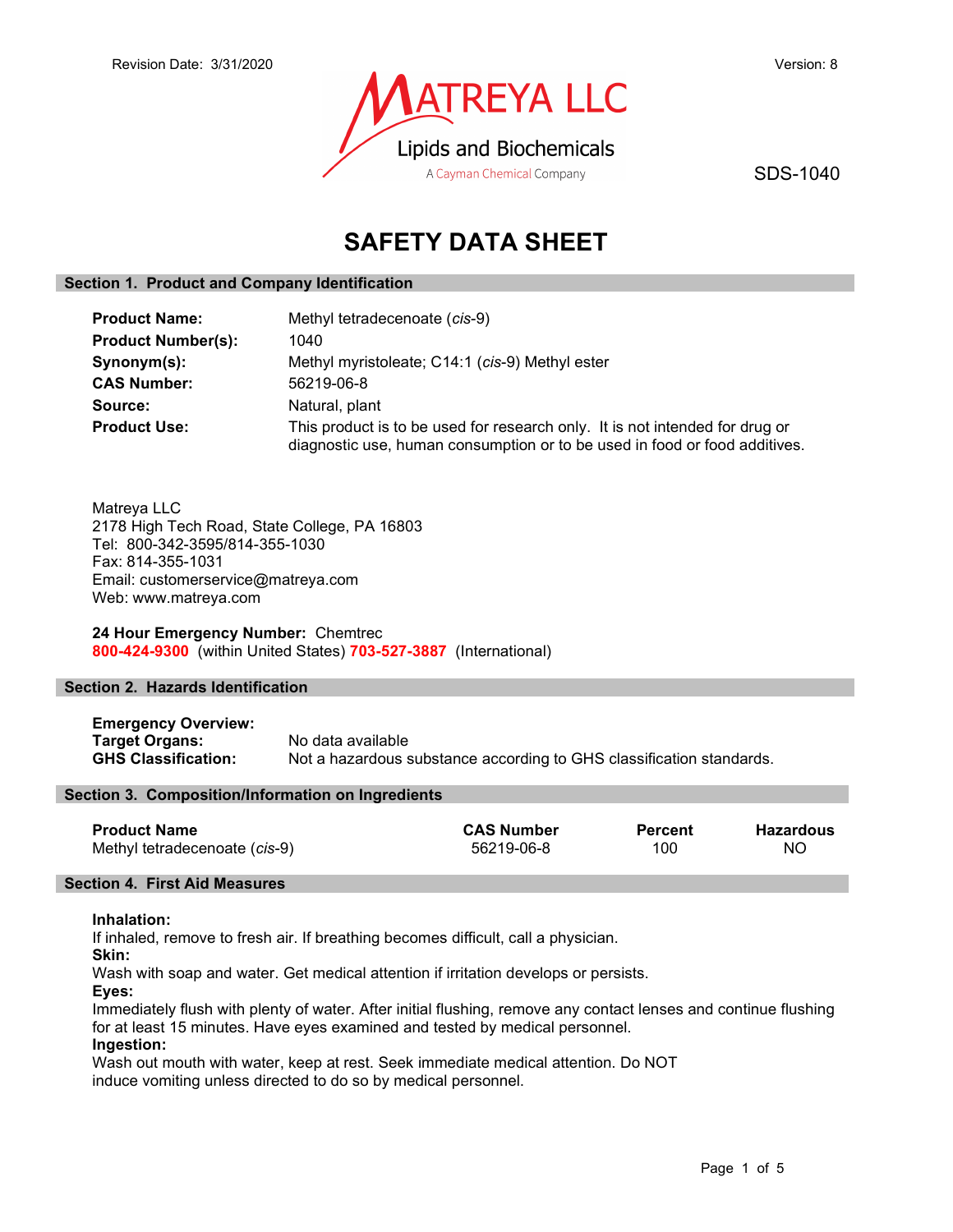# Section 5. Fire Fighting Measures

## Suitable extinguishing media:

Use dry chemical, alcohol-resistant appropriate foam, carbon dioxide, or water spray.

Specific hazards arising from the chemical:

No data available

Special protective actions for fire fighters:

No data available

## Special protective equipment for fire fighters:

Wear breathing apparatus and use water spray to keep fire-exposed containers cool.

## Section 6. Accidental Release Measures

## Personal precautions:

Wear appropriate personal protective equipment. After contact with skin, wash immediately with plenty of water.

## Environmental precautions:

Do not let product enter drains.

# Methods and Materials for containment and cleaning up:

Sweep up and keep in suitable, closed container for disposal.

## Section 7. Handling and Storage

## Precautions for safe handling:

Avoid contact with eyes, skin or clothing. Do not ingest. Use only with adequate ventilation. Keep sealed when not in use. Wear appropriate personal protective equipment.

## Conditions for safe storage, including incompatibilities:

Recommended storage temperature: -20°C. Keep container tightly closed in a dry and well-ventilated place.

## Section 8. Exposure Controls/Personal Protection

This product contains no substances with occupational exposure limit values.

## Engineering Controls:

No specific ventilation required.

# Personal Protective Equipment:

## Respiratory protection:

Respiratory protection is not required. Where protection from nuisance levels of dusts are desired, use type N95 (US) or type P1 (EN 143) dust masks. Use respirators and components tested and approved under appropriate government standards such as NIOSH (US) or CEN (EU).

## Hand protection:

For prolonged or repeated contact use protective gloves. Recommended: Nitrile rubber Eye protection:

Safety eyewear should be worn at all times to avoid exposure to liquid splashes, mists, or dusts. Recommended: Safety glasses with side shields or goggles.

# Skin protection:

Protective clothing should be selected specifically for the working place, depending on concentration and quantity of the hazardous substances handled. Recommended: Lab coat

# Section 9. Physical and Chemical Properties

| Appearance:                              | Liauid            |
|------------------------------------------|-------------------|
| Odor:                                    | No data available |
| Odor threshold:                          | No data available |
| :bH                                      | No data available |
| <b>Melting/Freezing point:</b>           | No data available |
| Initial boiling point and boiling range: | No data available |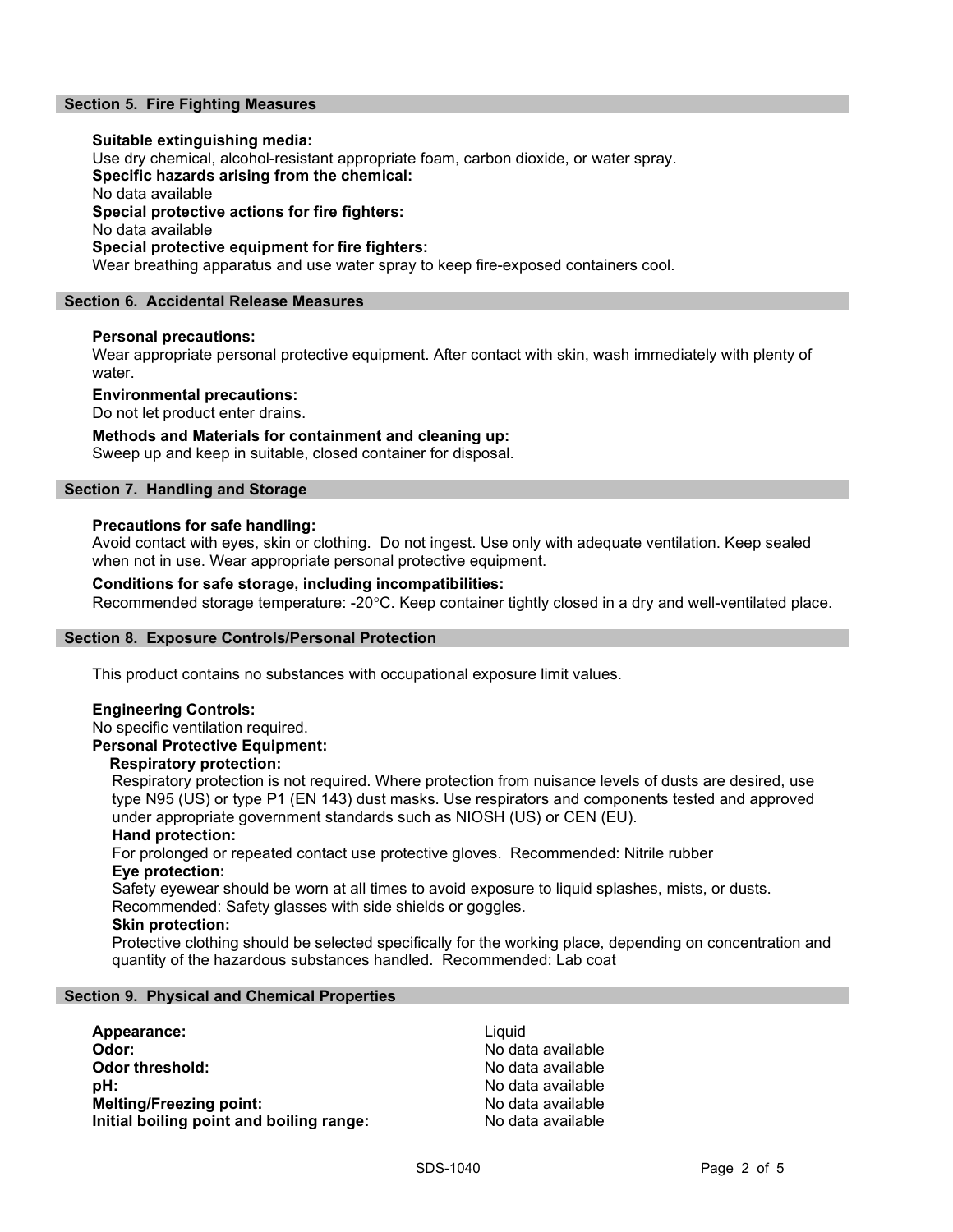- Flash point:<br>
Evaporation rate:<br>
Evaporation rate: No data available Evaporation rate:<br>
Flammability (solid. gas): No data available Flammability (solid, gas): Upper/Lower flammability or explosive limit: No data available Vapor pressure: No data available **Vapor density:** No data available in the set of the set of the No data available Relative density: No data available Solubility (ies): Chloroform, hexane, ethyl ether Partition coefficient (n-octanol/water): No data available Auto-ignition temperature:  $\begin{array}{ccc} \text{Auto-ignition temperature:} & \text{No data available} \end{array}$ Decomposition temperature: **Viscosity:** No data available in the set of the set of the set of the set of the set of the set of the set of the set of the set of the set of the set of the set of the set of the set of the set of the set of the set of t Molecular formula:  $C_{15}H_{28}O_2$ <br>Molecular weight:  $240$ Molecular weight:
	-

## Section 10. Stability and Reactivity

#### Reactivity:

Stable under recommended storage conditions.

#### Chemical stability: Stable under recommended storage conditions.

Possibility of hazardous reaction: No data available

Conditions to avoid: No data available

Incompatible materials: No data available

Hazardous decomposition products: No data available

# Section 11. Toxicological Information

## Acute toxicity:

No data available

Skin corrosion / irritation: No data available

Serious eye damage / irritation: No data available Respiratory or skin sensitization: No data available

# Germ cell mutagenicity:

No data available

# Carcinogenicity:

No component of this product present at levels greater than or equal to 0.1% is identified as a carcinogen or potential carcinogen by IARC, ACGIH, NTP or OSHA.

Reproductive toxicity: No data available

## Specific target organ toxicity - single exposure: No data available

## Specific target organ toxicity - repeated exposure: No data available

Aspiration hazard: No data available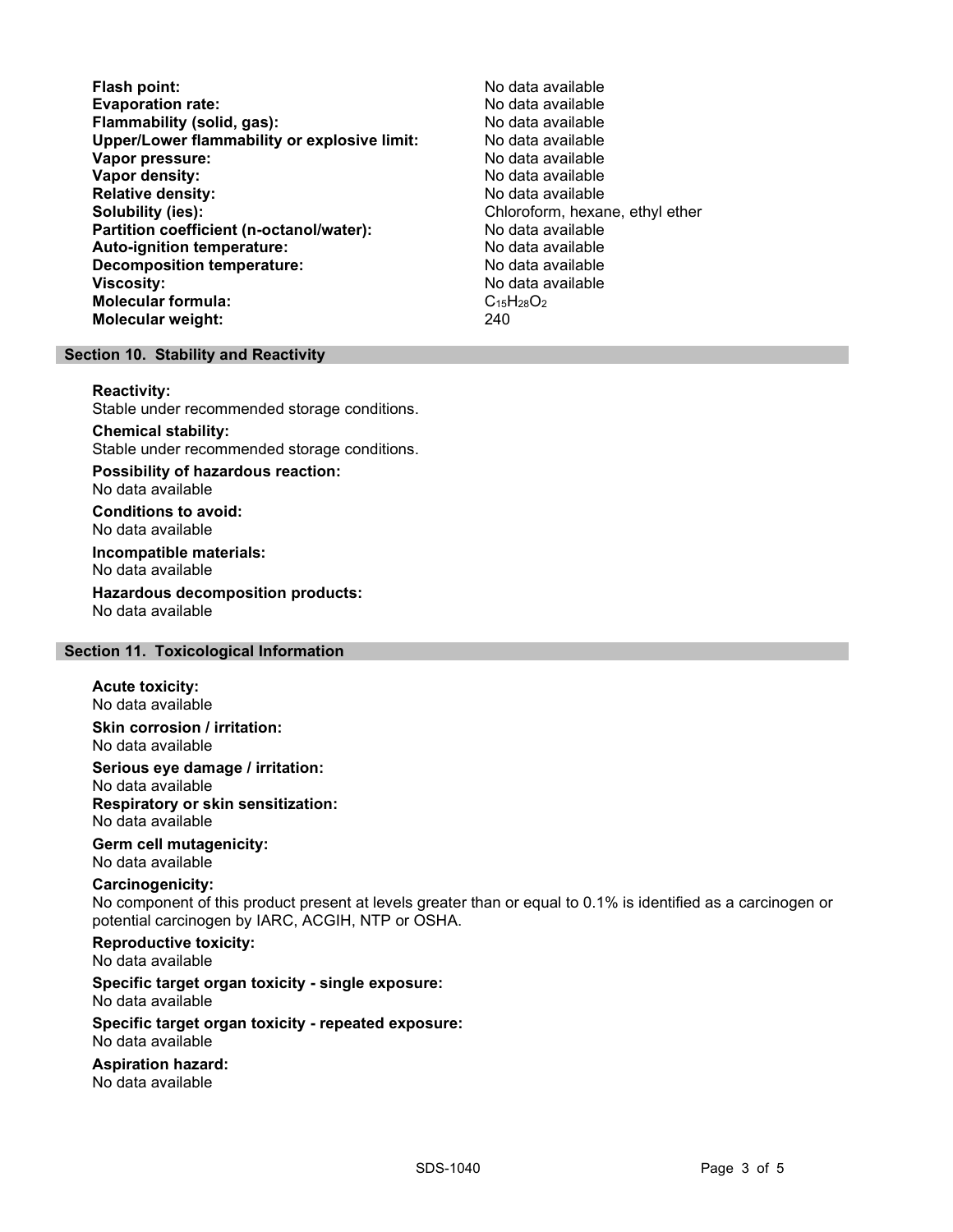## Section 12. Ecological Information

Toxicity: No ecological data available for this product. Persistence and degradability: No data available Bioaccumulative potential: No data available Bioaccumulation: No data available Mobility in soil: No data available Other adverse effects:

No data available

## Section 13. Disposal Consideration

#### Disposal methods:

Observe all federal, state and local environmental regulations.

## Section 14. Transportation Information

| DOT (US)<br><b>UN Number:</b>                       | Not dangerous goods |
|-----------------------------------------------------|---------------------|
| <b>Land Transport ADR/RID</b><br><b>UN Number:</b>  | Not dangerous goods |
| <b>Maritime Transport IMDG</b><br><b>UN Number:</b> | Not dangerous goods |
| <b>Air Transport ICAO/IATA</b><br><b>UN Number:</b> | Not dangerous goods |

## Section 15. Regulatory Information

 Product Name CAS Number Methyl tetradecenoate (cis-9) 56219-06-8

## SARA 302 Components:

No chemicals in this material are subject to the reporting requirements of SARA Title III, Section 302.

## SARA 313 Components:

This material does not contain any chemical components with known CAS numbers that exceed the threshold (De Minimis) reporting levels established by SARA Title III, Section 313.

## SARA 311/312 Hazards:

No 311/312 SARA Hazards

## California Prop. 65 Components:

This product does not contain any chemicals known to State of California to cause cancer, birth, or any other reproductive defects.

## DSL/NDSL status:

This product contains the following components that are not on the Canadian DSL nor NDSL lists. Component CAS Number Methyl tetradecenoate (cis-9) 56219-06-8